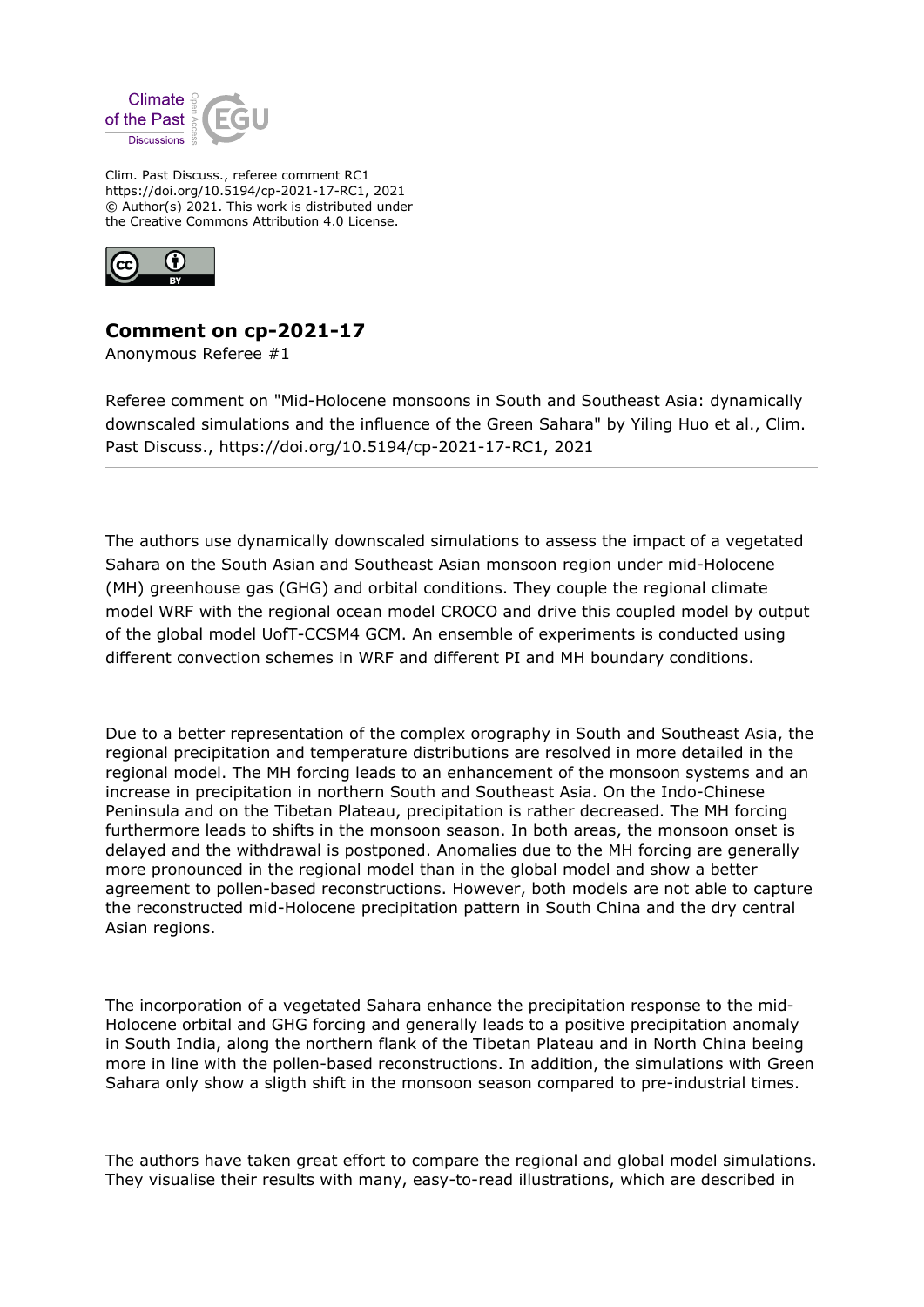detail and comprehensibly in the text. Unfortunately, however, the analysis rarely goes beyond these descriptions. Results are not quantified and not analysed in detail. Also, with the large number of illustrations and descriptions, the main guiding question about the influence of the green Sahara on the monsoons in the regional model is lost. I also miss a comparison with results of model studies (regional and global models) that have already been carried out on the Asian monsoon during the mid-Holocene. Since the core question is very interesting and the study could make a major contribution to better understanding and quantifying the interactions between the West African and Asian monsoons, I still recommend considering publishing the manuscript. However, major revisions are needed.

## **Main comments to the authors:**

a) I understand that the monsoon precipitation distributions may strongly be influenced by the convection scheme in the model, since most rainfall stems from convective cloud cluster. However, in the context of this study, a comparison of the simulations with the different convection schemes seems to me to be too extensive. It is more a disruption' than a significant contribution to underline the core message. Perhaps one could simply discuss an ensemble mean from the simulations in the main text and, for example, include the uncertainties in plots about the precipitation mean over the two regions. A comparison of the different simulations could then be presented in the supplement or appendix. Omitting the comparison would also help the paper to focus more on the main question.

b) It is useful to compare the results with palaeo-reconstructions. Since the pollen-based reconstructions cover a larger spatial variability, it makes sense to concentrate on these reconstructions and not to discuss the cave records. On the one hand, it is still not entirely clear what the cave records recorder at all (whether changes in wind direction or changes in precipitation), and on the other hand, they are located very unfavourably, precisely on the border between positive and negative anomalies in the model. In the meantime, there is also a new pollen-based data set by Herzschuh et al. (2019) that mainly covers China. It would be interesting to see whether the deviations from the models to the reconstructions also show up in a comparison with these new reconstructions. Please use a metric to quantify your findings. Just per eye it can hardly be seen that e.g. the regional model fits better to the reconstructions than the global model for Mh<sub>ref</sub>.

(reference: Herzschuh, U. et al.: *Nature Communications*, *10*: 2376, 2019 doi:10.1038/s41467-019-09866-8).

c) I think you could reduce the number of figures. For instance, you could show the SST and continental surface temperatures in one plot (Fig.  $4 + 5$ ). You could show the topography of both models together with the names of the geographical regions. Please think about which plot is really necessary and which do not help to underline what you want to say in your paper.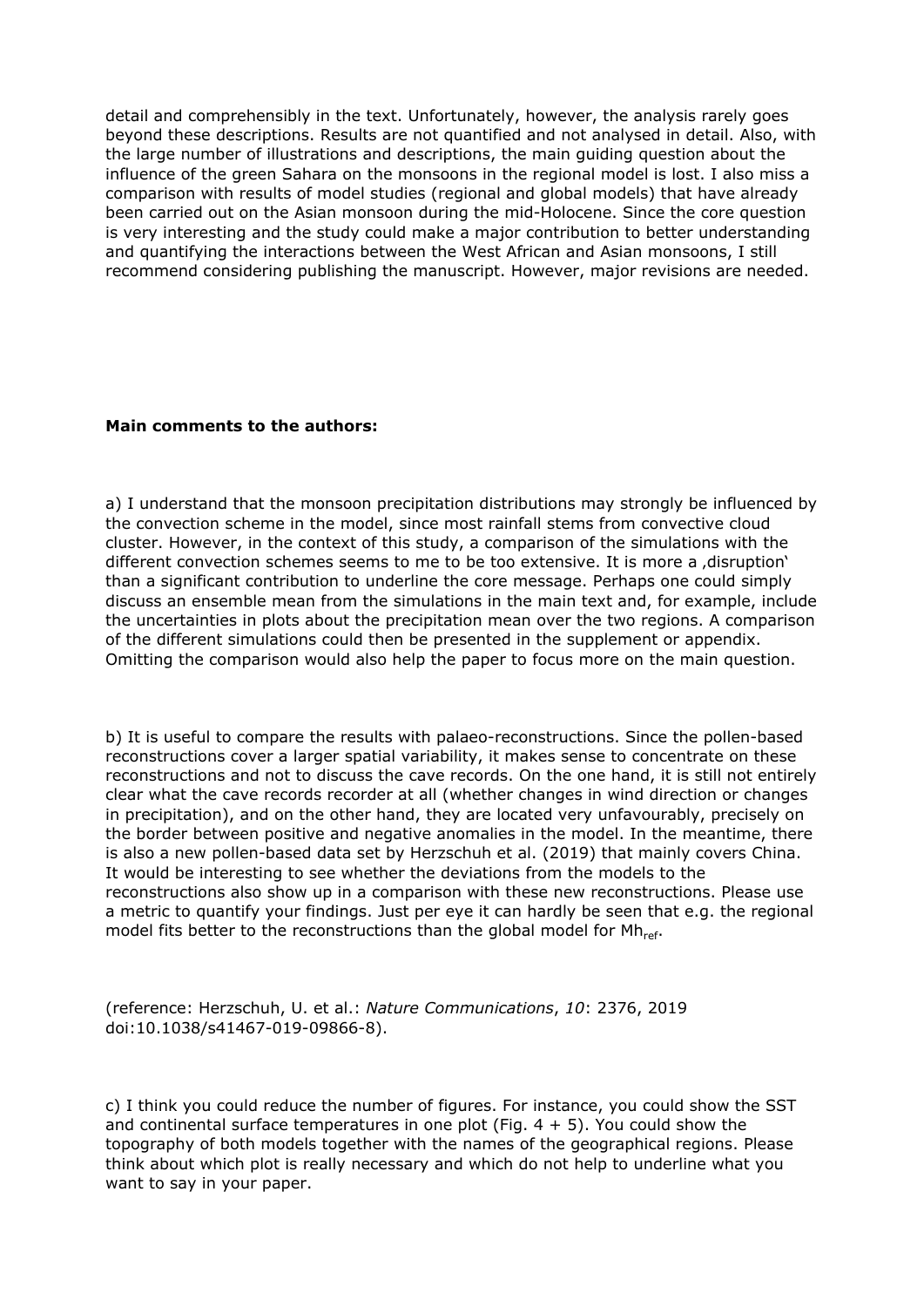d) The paper would benefit on a detailed discussion which processes are connecting the Green Sahara and South and Southeast Asia. Please already summarize in the Introduction, why the land-surface in North Africa may affect the Asian monsoon, how this teleconnection work and which dynamical circulation systems may be involved. To me it is e.g. not clear, why a greener land-surface outbalances the monsoon season shifts seen in the MH<sub>ref</sub> simulation. It would e.g. be helpful to show and discuss the precipitation pattern and the atmospheric circulation in the global model for the entire region, North Africa  $+$ South/Southeast Asia.

e) The Introduction is very detailed, but you present a lot of information that is not really necessary to understand your paper (at least one has the feeling that it does not help to understand the paper). I recommend to re-structure the Introduction and pushing the individual parts more towards the main topic. For instance, in the first part (ll. 30 to 42) you stress the importance of the Tibetan Plateau on the Asian monsoon. Afterwards you talk about the population. I think, it would be more target-oriented to connect the importance of the Tibetan Plateau with the need to use a high spatial resolution in climate models to better represent the effect of the Tibetan Plateau on the monsoon. In global models, the Plateau is usually very flat, so why should global models capture the effect of the Plateau on the regional circulation? And this is one reason why it is so important to downscale the simulation.

Try to shorten the Introduction by beeing more precise and always keep your main topic in mind. You want to "convince" everybody that it is necessary to use regional models to analyse and understand the effect of a Green Sahara on the South and Southeast Asian monsoon. It is also important to highlight the advantages of the regional model for analysing the effect of the Green Sahara on the South and Southeast Asian monsoon.

f) Some sentences are really long. Please try to keep sentences short (e.g. ll 13.-17)

g) It is often annoying when too many methods are not explained, but instead reference is made to other articles. Please think about explaining the main methods and giving essential informations on the models directly in this paper.

## **Minor comments:**

L 22: Decreased surface temperatures during mid-Holocene monsoon seasons may to a large part also result from the evaporative cooling of the surface due to enhanced precipitation.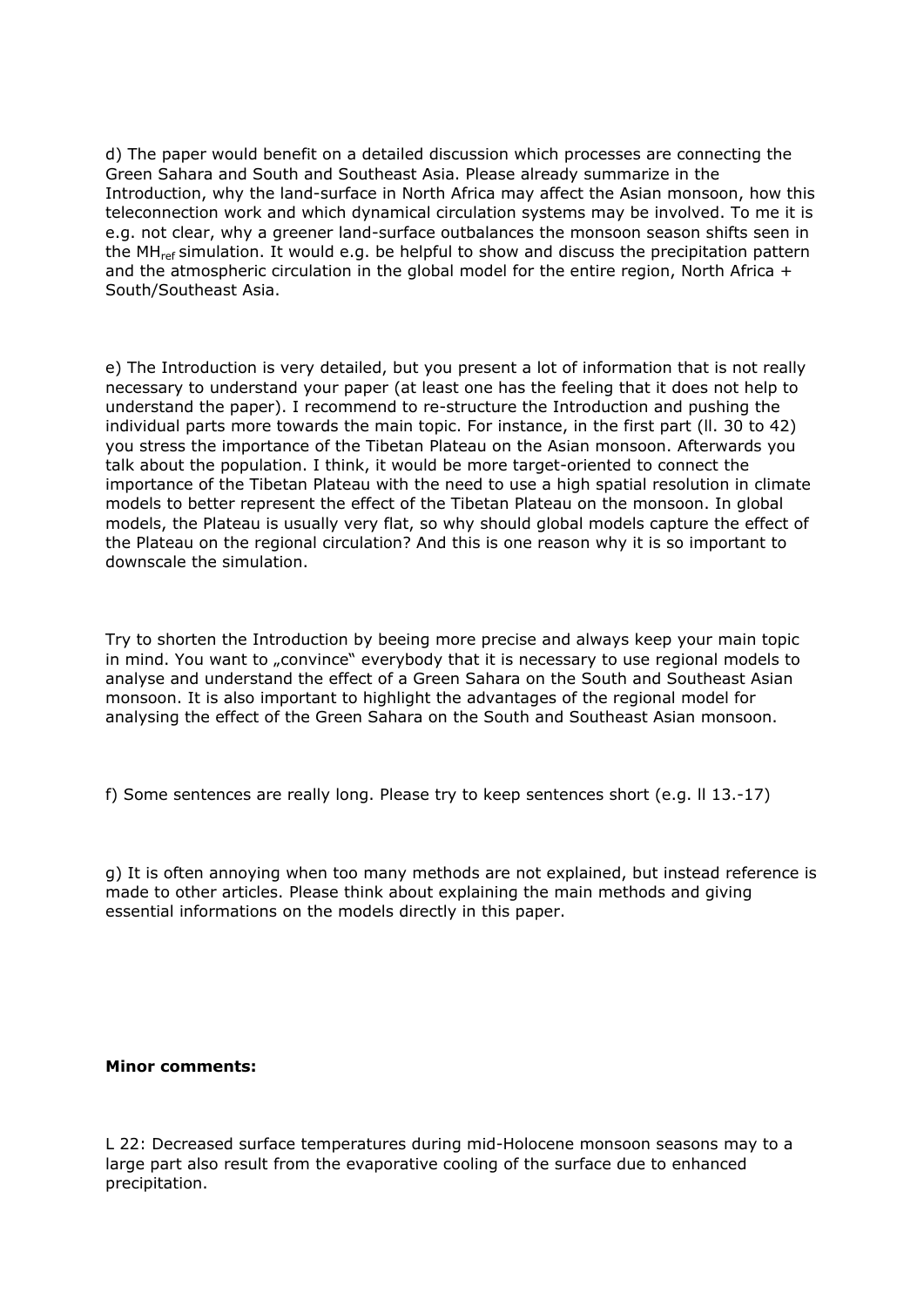LL81-92: This method part could be shifted to the end of the Introduction. It disturbs the story here.

L.93: The Green Sahara is not only a , climate difference'.

L.155: It is not clear if you name the regional simulations or global simulations or both with  $MH<sub>Ref</sub>$ 

L. 159: I somehow miss a description of the land-surface conditions in Asia. Are they also prescribed according to mid-Holocene climate conditions? Does the global model includes dynamic vegetation? East Asia is also greener during mid-Holocene and this also affects the Asian monsoon circulation.

L. 186-189: You could check if SST records are available for the region and if they indicate the same pattern

L.203: Please explain!

L.211-213: , most of SA experiences wetter climate...' In the plot most regions are yellow which means reduced precipitation during MH.

L.221: , substantial differences between global and regional model...attest to the importance of high resolution modeling….' Both models more or less agree to the reconstructions, but it is not clearly visible which model performs better.

LL.224-228:Why do increased temperatures downstream of the monsoon circulation result in more precipitation, please explain!

L.239: Please discuss the change in East Asian monsoon circulation and its effect on the precipitation in East China.

 $L.244 - 245$ : it's , Fig.6a and 6b'